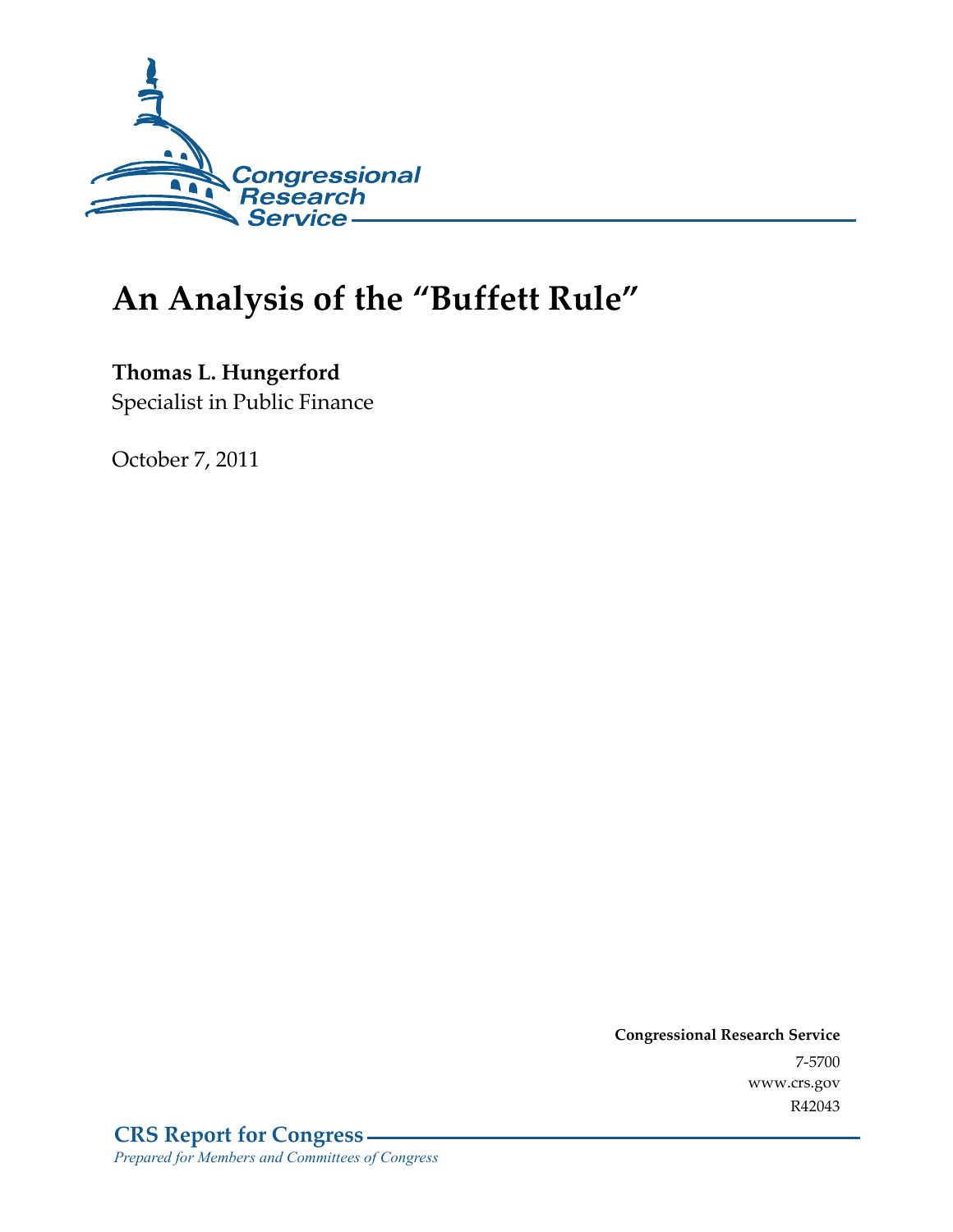# **Summary**

Warren Buffett, the chairman of Berkshire Hathaway, noted that he paid 17.4% of his taxable income in income and payroll taxes—"a lower percentage than was paid by any of the other 20 people" in his office. He stated that "the mega-rich pay income taxes at a rate of 15 percent on most of their earnings but pay practically nothing in payroll taxes." Within a month, the Obama Administration unveiled a plan for economic growth and deficit reduction. The Administration stated that one of its principles for tax reform was to observe the "Buffett rule"—"no household making over \$1 million annually should pay a smaller share of its income in taxes than middleclass families pay." On October 5, Senator Harry Reid introduced the American Jobs Act of 2011 (S. 1660), which contains a 5.6% surtax on millionaires to pay for the provisions of the jobs bill. This report examines the Buffett rule, but uses a measure of income that captures the ability to pay taxes and incorporates the effect of the corporate income tax in addition to the individual income tax and the payroll tax.

The results of this analysis show that the current U.S. tax system violates the Buffett rule in that a large proportion of millionaires pay a smaller percentage of their income in taxes than a significant proportion of moderate-income taxpayers. Roughly a quarter of all millionaires (about 94,500 taxpayers) face a tax rate that is lower than the tax rate faced by 10.4 million moderateincome taxpayers (10% of the moderate-income taxpayers). Tax reforms that are consistent with the Buffett rule would likely include raising tax rates on capital gains and dividends. For example, the President has proposed allowing the 2001 and 2003 Bush tax cuts to expire for highincome taxpayers and taxing carried interests of hedge fund managers as ordinary income as tax reforms that observe the Buffett rule. Research suggests that these tax reforms are unlikely to affect many small businesses or to deter saving and investment.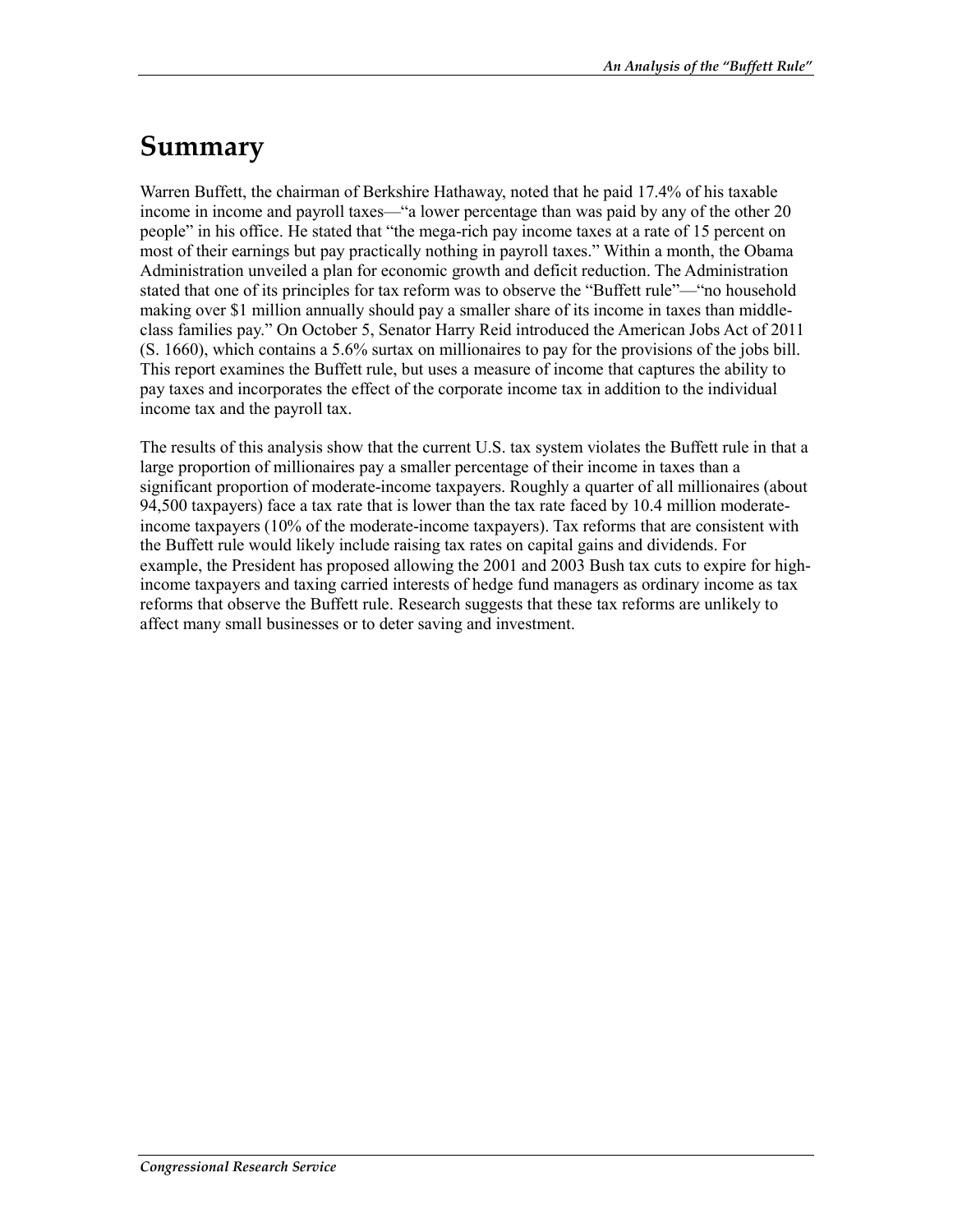# **Contents**

## **Figures**

## **Tables**

## **Appendixes**

### **Contacts**

|--|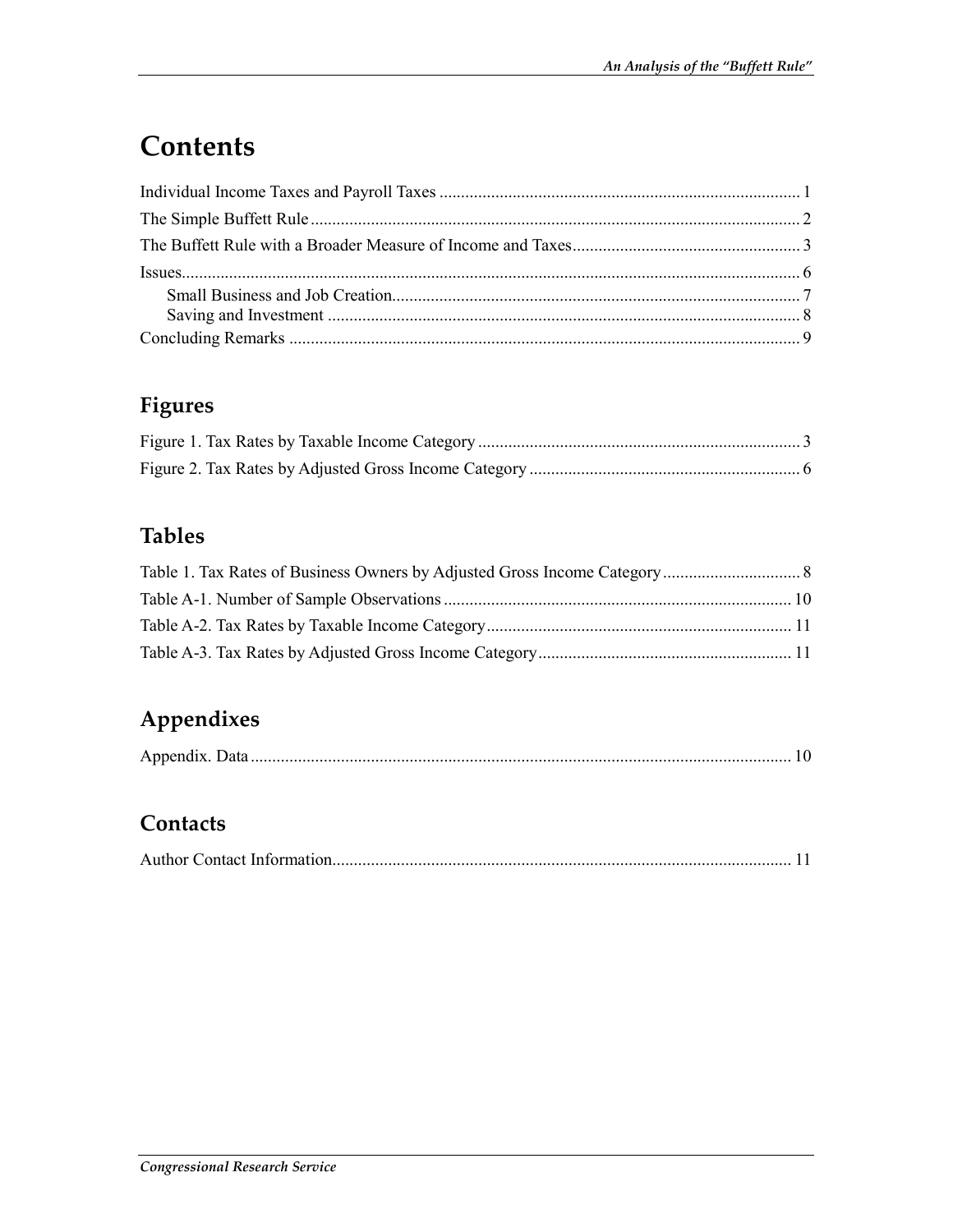n August 2011, Warren Buffett, the chairman of Berkshire Hathaway, published an opinion piece in the *New York Times*.<sup>1</sup> He noted that he paid 17.4% of his taxable income in income In August 2011, Warren Buffett, the chairman of Berkshire Hathaway, published an opinion piece in the *New York Times*.<sup>1</sup> He noted that he paid 17.4% of his taxable income in income and payroll taxes—"a lower percentage office. He stated that "the mega-rich pay income taxes at a rate of 15 percent on most of their earnings but pay practically nothing in payroll taxes." He proposed that tax rates be raised for taxpayers making more than \$1 million.

One month later, the Obama Administration unveiled a plan for economic growth and deficit reduction.<sup>2</sup> The Administration stated that one of its principles for tax reform was to observe the "Buffett rule"—"no household making over \$1 million annually should pay a smaller share of its income in taxes than middle-class families pay."<sup>3</sup> The reaction to the Buffett rule tax reform principle was swift, with some accusing the President of engaging in class-warfare.<sup>4</sup> On October 5, Senator Harry Reid introduced the American Jobs Act of 2011 (S. 1660), which contains a 5.6% surtax on millionaires to pay for the provisions of the jobs bill. This report examines the validity of the Buffett rule and the issues surrounding the rule.

# **Individual Income Taxes and Payroll Taxes**

To calculate tax liability on the 1040 tax form, a taxpayers first adds up income from taxable sources; some income is excluded from taxes such as public assistance benefits, interest income from state and local bonds, 401(k) contributions and earnings, and some or all of Social Security benefits. Next the taxpayer subtracts various deductions available to all taxpayers (called abovethe-line deductions), exemptions for the taxpayer and dependents, and either the standard deduction or itemized deductions.

The taxpayer then calculates regular income tax liability based on tax tables or worksheets.<sup>5</sup> The individual income tax in the U.S. uses a progressive tax formula with tax rates increasing from 10% to 35% as taxable income increases. Taxpayers with long-term capital gains and qualified dividends face a tax rate of either 0% or 15% depending on the taxpayer's tax bracket (lower income taxpayers in the 10% and 15% tax brackets face a 0% rate on long-term capital gains and qualified dividends).<sup>6</sup> Higher-income taxpayers also have to calculate the alternative minimum  $\frac{1}{2}$  tax (AMT).<sup>7</sup> These taxpayers pay the higher of the regular income tax or AMT. Lastly, tax credits are subtracted to get the total tax due to the government.

 1 Warren E. Buffett, "Stop Coddling the Super-Rich," *New York Times*, August 14, 2011, p. A.

<sup>2</sup> Office of Management and Budget, *Living Within Our Means and Investing in the Future*, Washington, DC, September 2011.

 $3$  Ibid., p. 46.

<sup>&</sup>lt;sup>4</sup> For example, Representative Paul Ryan, chairman of the House Budget Committee, reportedly said on Fox News in reference to the Buffett rule, "class warfare ... may make for really good politics, but it makes for rotten economics" (http://www.foxnews.com/politics/2011/09/18/rep-ryan-accuses-obama-waging-class-warfare-with-millionaire-taxplan/).

<sup>5</sup> For more information, see CRS Report RL33755, *Federal Income Tax Treatment of the Family*, by Jane G. Gravelle.

<sup>6</sup> Long-term capital gains are gains on the sale of assets held for a year or more. See CRS Report R40411, *The Economic Effects of Capital Gains Taxation*, by Thomas L. Hungerford.

<sup>7</sup> For more information on the AMT, see CRS Report RL30149, *The Alternative Minimum Tax for Individuals*, by Steven Maguire.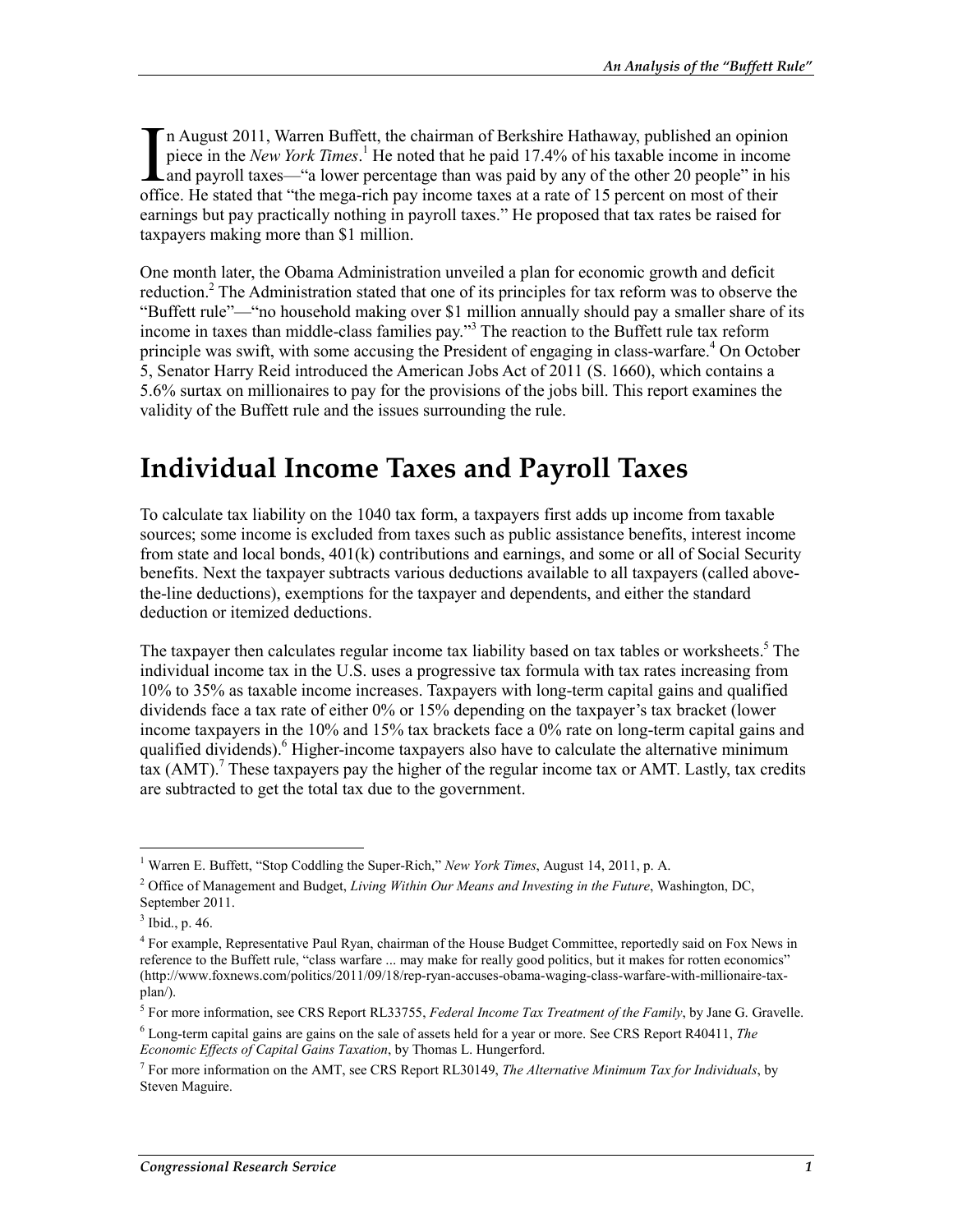Workers also pay payroll taxes on wages and salaries. These taxes fund the Social Security and Medicare programs. The total Social Security payroll tax rate is 12.4% and applies to all wages below \$106,800.<sup>8</sup> The Medicare payroll tax rate is 2.9% on all wages. Other income is not subject to payroll taxes.<sup>9</sup>

# **The Simple Buffett Rule**

**Figure 1** displays the range of tax rates (individual income and payroll tax rates combined) for various income categories based on taxable income. The tax rates are the effective average tax rate with respect to taxable income (total tax divided by taxable income)—the tax rates Warren Buffett referred to in his op-ed piece. Overall, the combined tax is regressive in that the average tax rate decreases as taxable income increases. Taxpayers with taxable income below \$100,000 pay on average about 35% of their taxable income in taxes while taxpayers with taxable income above \$1 million pay on average less than 30%.

The average tax rate for all taxpayers in an income category hides a great deal of variation in the tax rates the taxpayers actually face. The vertical lines show the range in tax rates from the  $10<sup>th</sup>$ percentile to the 90<sup>th</sup> percentile. The tax rate at the  $10<sup>th</sup>$  percentile is the tax rate such that 10% of the taxpayers pay a lower tax rate and 90% of the taxpayers pay a higher tax rate. For taxpayers with taxable income less than \$100,000 (moderate-income taxpayers), 10% face a tax rate of less than 14.2%, and another 10% of these moderate-income taxpayers face tax rates exceeding 48.9%.<sup>10</sup> Interestingly, 65% of rich taxpayers (i.e., taxable income over \$1 million)—about 200,000 taxpayers—face a tax rate lower than the median tax rate of moderate-income taxpayers. The primary reason for this is the higher-income taxpayers with low tax rates receive a very high proportion of the income from long-term capital gains and qualified dividends, which are taxed at low tax rates and not subject to payroll taxes. Lower-income taxpayers with relatively high tax rates receive most of their income from wages, which are subject to payroll taxes.

<sup>&</sup>lt;sup>8</sup> Both the employee and employer pay half of the tax on wages. It is generally agreed by economists that the employer's share of the tax is borne by the employee. See CBO, *Effective Federal Tax Rates, 1979-1997*, October 2001.

<sup>&</sup>lt;sup>9</sup> The Patient Protection and Affordable Care Act (P.L. 111-148) included an additional payroll tax of 0.9% on highincome workers and a 3.8% Medicare tax on investment income of high-income taxpayers beginning in 2013. For more information, see CRS Report R41128, *Health-Related Revenue Provisions in the Patient Protection and Affordable Care Act (PPACA)* , by Janemarie Mulvey.

<sup>&</sup>lt;sup>10</sup> Buffett notes that the other people in his office faced tax burdens of 33% to 41% with an average of 36%.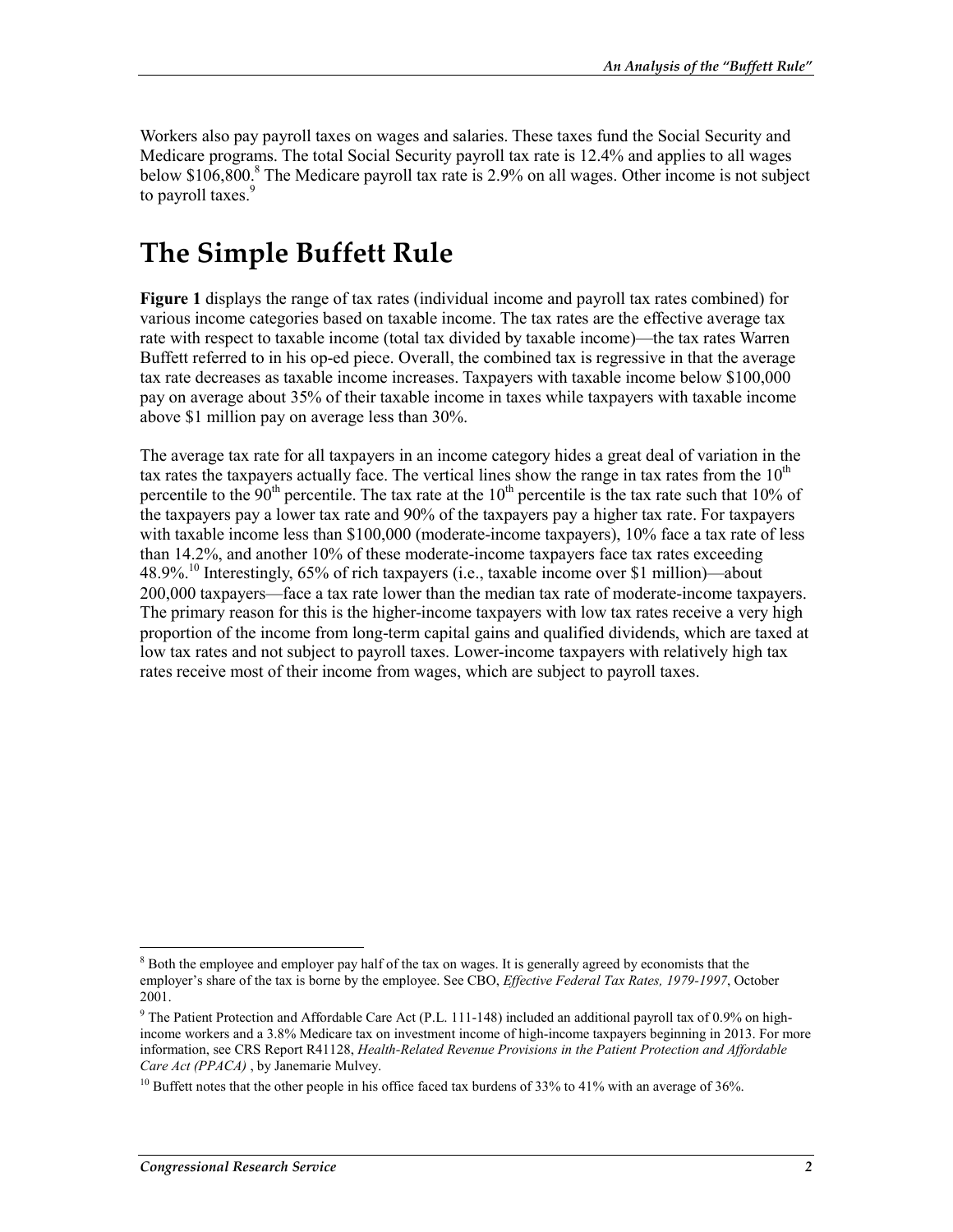

**Figure 1. Tax Rates by Taxable Income Category** 

**Source:** CRS analysis based on 2006 SOI Public Use File.

**Notes:** Numerical tax rates are reported in **Table A-2**.

# **The Buffett Rule with a Broader Measure of Income and Taxes**

Taxable income is a fairly narrow measure of income and does not reflect all the resources available to the taxpayer or gage the taxpayer's ability to pay taxes. This is because personal exemptions and itemized deductions have been subtracted. This can artificially increase the effective average tax rate faced by a taxpayer. Adjusted gross income (AGI) is a broader income measure that does not exclude personal exemptions and itemized deductions for charitable contributions, state taxes, and mortgage interest.<sup>11</sup> AGI is used for the analysis in calculating tax rates and determining income categories.

The preceding analysis also excluded the corporate income tax, which is often used as justification for reduced tax rates on certain types of income. Specifically, one of the arguments for the reduced tax rates on long-term capital gains and qualified dividends is to reduce double taxation since this income may also be subject to the corporate income tax. Taxes from all sources should be included in an analysis of the effective tax burden and this analysis considers the

<sup>1</sup> <sup>11</sup> AGI does exclude the above-the-line deductions as well as certain income such as public assistance and  $401(k)$ contributions.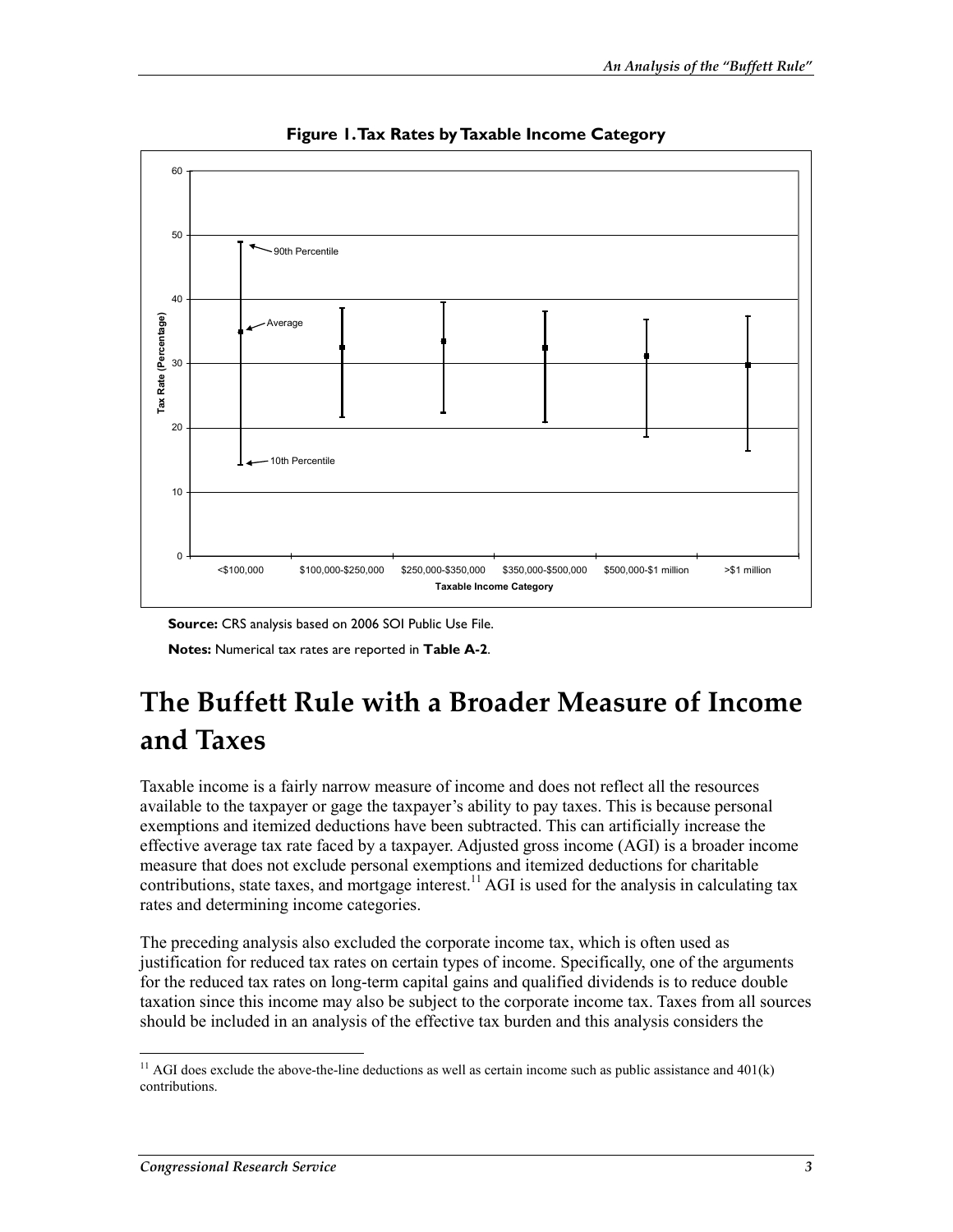individual income tax, the corporate income tax, and the payroll tax.<sup>12</sup> But three issues need to be addressed regarding the burden of the corporate income tax.<sup>13</sup>

The first issue is the question of who actually bears the burden of the corporate income tax. Several recent studies estimate that most or all of the burden of the corporate income falls on labor through reduced wages. These studies, however, have been shown to suffer from various methodological deficiencies.<sup>14</sup> The evidence suggests that most or all of the burden of the corporate income tax falls on owners of capital.<sup>15</sup> In the analysis, it is assumed that 100% of the corporate income tax falls on capital income (dividends and capital gains), which mostly affects high-income taxpayers (almost 60% of all capital gains and dividends are received by taxpayers with income over \$1 million).

Second, not all of this income is taxed at the corporate level. The Internal Revenue Service (IRS) reports that a substantial proportion of capital gains and losses (short-term and long-term) reported by taxpayers are passthrough gains or losses (that is, the income is not reported on any corporate tax form and passes directly to individual taxpayers to report on their individual income tax form), gains or losses from the sale of government bonds, and other assets never taxed at the corporate level.<sup>16</sup> For example, hedge funds are generally organized as partnerships. Under current tax law, a partnership does not pay income taxes; instead gains and losses flow through to the partners who include it on their income tax returns.

The income from the partnership is often taxed as capital gains or qualified dividends at reduced tax rates (i.e., 15%). Essentially, if the partnership earns long-term capital gains or qualified dividends, the income flows through to the partners as long-term capital gains or qualified dividends and is taxed accordingly—the income is not recharacterized (e.g., from capital gains to ordinary income) as it passes through from the partnership to the individual partners. Some partners receive partnership interests in exchange for contributions of capital (that is, investments) and are referred to as limited partners; some partners receive partnership interests in exchange for services (carried interests) and these are general partners who actively manage the partnership.<sup>17</sup> Most of this income is taxed at the reduced long-term capital gains rate and is not taxed at the corporate level.<sup>18</sup> It is estimated that 37.4% of net capital gains are taxed at the corporate level as well as the individual level (such as corporate stock, mutual funds, and capital gains distributions). It is also assumed that all dividends are taxed at both the corporate and individual levels.

<sup>12</sup> See CBO, *Average Federal Tax Rates in 2007*, June 2010.

<sup>&</sup>lt;sup>13</sup> In addressing these issues, various assumptions need to be made regarding the burden of the corporate income tax. In cases where different decisions regarding assumptions could be made, the one that would "bias" against finding a Buffett rule result was chosen.

<sup>14</sup> See CRS Report RL34229, *Corporate Tax Reform: Issues for Congress*, by Jane G. Gravelle and Thomas L. Hungerford; and Jennifer C. Gravelle, *Corporate Tax Incidence: A Review of Empirical Estimates and Analysis*, CBO working paper 2011-01, June 2011, for reviews of these studies and an analysis of their deficiencies.  $15$  Ibid.

<sup>16</sup> Janette Wilson and Pearson Liddell, "Sales of Capital Assets Reported on Individual Tax Returns, 2007," *Statistics of Income Bulletin*, Winter 2010, pp. 75-104.

<sup>17</sup> See CRS Report RS22689, *Taxation of Hedge Fund and Private Equity Managers*, by Mark Jickling and Donald J. Marples; and CRS Report RS22717, *Taxation of Private Equity and Hedge Fund Partnerships: Characterization of Carried Interest*, by Donald J. Marples.

<sup>&</sup>lt;sup>18</sup> About 45% of net capital gains are from passthrough net gains or a transaction involving partnership, S corporation, and estate or trust interests.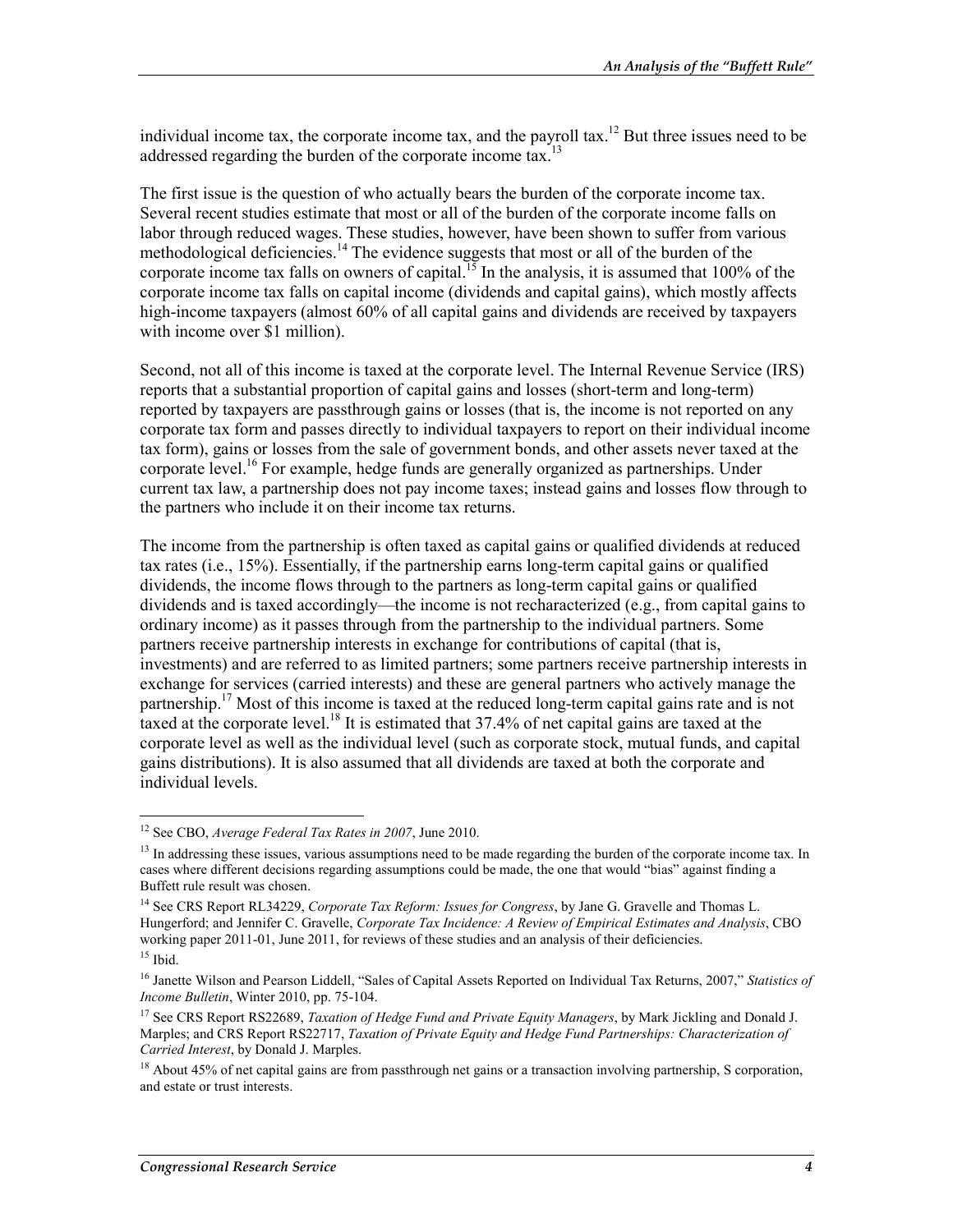The third issue concerns the corporate tax rate. The statutory corporate tax rate in 2010 was 39.2%, which includes federal and state corporate taxes. However, several studies estimate the effective corporate tax rate is between 22.2% and 27.1%.<sup>19</sup> After subtracting out the state corporate tax rate from the highest estimate, it is assumed that the effective corporate tax rate is 24.2%.

**Figure 2** displays the effective tax rates for various AGI categories. The "hi-inc" level varies depending on the taxpayer's filing status: \$200,000 for single taxpayers; \$250,000 for married taxpayers filing a joint return; and \$125,000 for married taxpayers filing separate returns. Individual income taxes, corporate taxes, and payroll taxes are included and the income base for the tax rate calculation is AGI. Average taxes are progressive except at the top: the average tax rate increases with income except for taxpayers with income over \$5 million. As before, the mean tax rate obscures a great deal of variation in tax rates faced by taxpayers in each income category. Although the mean tax rate for moderate-income taxpayers with AGI below \$100,000 is 18.95%, 10% face a tax rate greater than 26.5% (about 10.4 million taxpayers) and another 10% pay less than 9% of their income in taxes.

Among millionaires (see the last two categories in the figure), the average tax rate is almost 30% with about 10% facing a tax rate greater than 35%. Furthermore, another 10% face a tax rate below 24%. Comparing millionaires with moderate-income taxpayers (with AGI less than \$100,000), roughly one-quarter of all millionaires (about 94,500 taxpayers) face a tax rate that is lower than the tax rate faced by 10.4 million moderate-income taxpayers (10% of the moderateincome taxpayers), which would be considered a violation of the Buffett rule but not to the extent alluded to by Mr. Buffett.

<sup>&</sup>lt;u>.</u> <sup>19</sup> CRS Report R41743, *International Corporate Tax Rate Comparisons and Policy Implications*, by Jane G. Gravelle.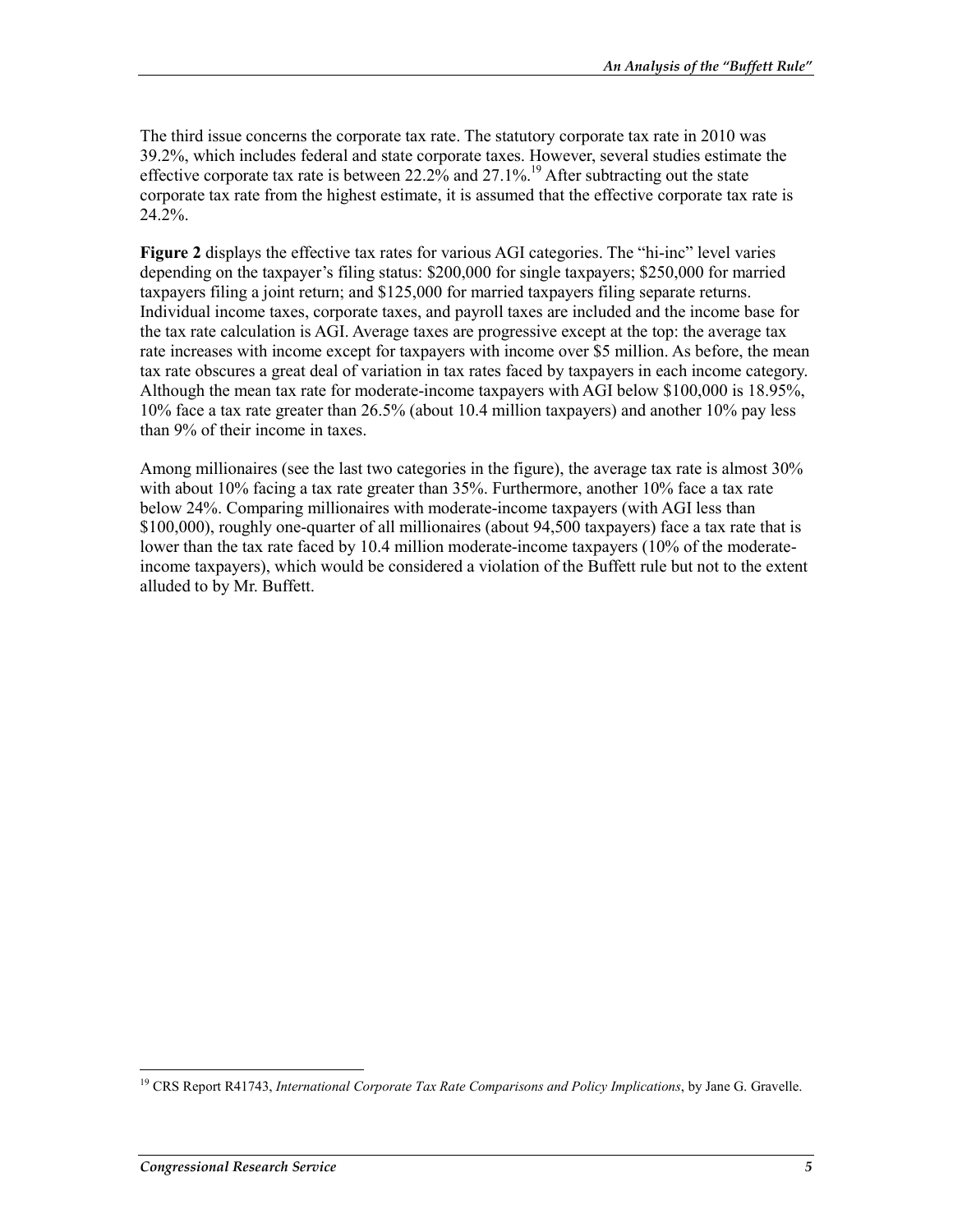

**Figure 2. Tax Rates by Adjusted Gross Income Category** 

**Source:** CRS analysis based on the 2006 SOI Public Use File.

**Notes:** "hi-inc"=\$200,000 for single taxpayers; \$250,000 for married taxpayers filing joint return; and \$125,000 for married taxpayers filing a separate return. Numerical tax rates are reported in **Table A-3**.

## **Issues**

The President has proposed allowing the 2001 and 2003 Bush tax cuts expire for high-income taxpayers and taxing carried interests as ordinary income as one way to observe the Buffett rule.<sup>20</sup> Critics of using the Buffett rule as a principle of tax policy argue that raising tax rates on millionaires, especially capital gains tax rates, will harm job creators—small business—and deter saving and investment. These arguments are evaluated in turn.

<sup>1</sup> 20 Office of Management and Budget, *Living Within Our Means and Investing in the Future*, Washington, DC, September 2011, pp. 47-48. The Obama Administration has proposed to designate a general partner's share of partnership income that is not attributable to invested capital as ordinary income, which would be taxed at the higher individual income tax rates rather than at the reduced capital gains tax rate. In addition, this share of income would be subject to self-employment taxes. For more information on the Bush tax cuts see CRS Report R42020, *The 2001 and 2003 Bush Tax Cuts and Deficit Reduction*, by Thomas L. Hungerford.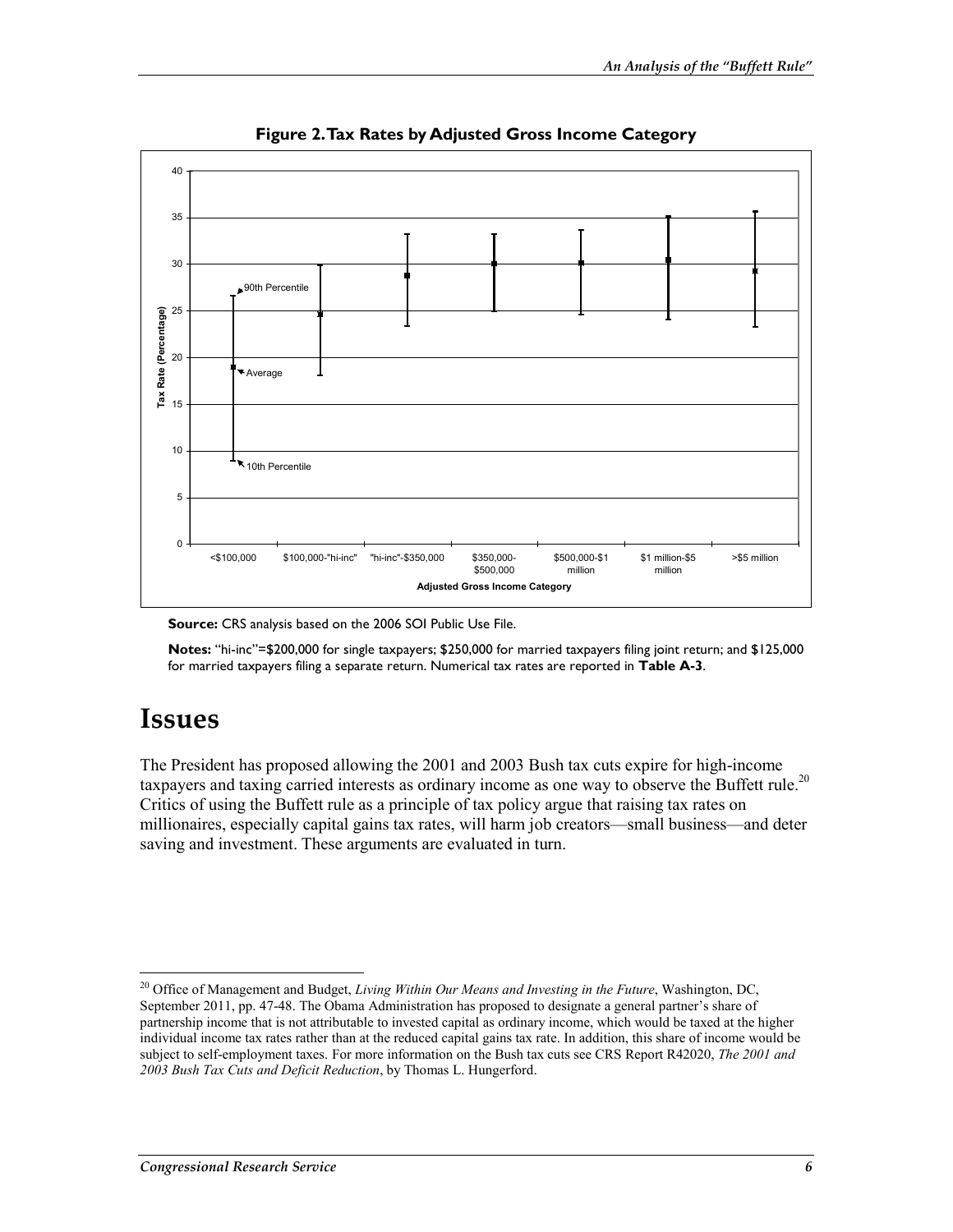### **Small Business and Job Creation**

Small business owners are difficult to identify from publicly available income tax records.<sup>21</sup> As a substitute, analysts often identify taxpayers reporting business income or losses on their tax return (on the Schedule C, E, or F form). This method likely overstates the number of small business owners since some of this business income is simply a return on passive investments. Using this method, about 30.9 million taxpayers can be identified as small business owners. About 72% of the taxpayers reporting business income also report receiving wage income.22 **Table 1** reports the proportion of taxpayers with business income and the distribution of tax rates among these taxpayers. Most taxpayers with business income (74%) have AGI below \$100,000. About 1% of the returns with business income have AGI over \$1 million. For these rich taxpayers, the average tax rate is 29.1%, but about one-quarter face a tax rate of less than 26.5% (the 90<sup>th</sup> percentile tax rate for all taxpayers with AGI less than \$100,000)—again, an apparent violation of the Buffett rule. The small share of taxpayers with small business income in the millionaire category suggests that tax reform policies designed to ensure adherence to the Buffett rule will affect few small businesses.

Many observers claim that small businesses are the primary creators of jobs.<sup>23</sup> Most research cited by these observers is from the 1980s. More recent research suggests that small businesses contribute only slightly more jobs than larger business relative to their employment share.<sup>24</sup> The difference, however, appears to be due to hiring by new startup firms rather than to existing small businesses.<sup>25</sup> New startup firms also account for a great deal of job destruction and within five years about 40% of the new jobs created by startups have disappeared because of business failure.<sup>26</sup> Firms generally do not generate much business income in their first years in operation; consequently, most small business owners of startup firms are not in the top income categories and would not be affected by tax policies that observe the Buffett rule.<sup>27</sup>

<sup>21</sup> See Matthew Knittel, Susan Nelson, and Jason DeBacker, et al., *Methodolgy to Identify Small Businesses and Their Owners*, Office of Tax Analysis, U.S. Department of Treasury, OTA Technical Paper 4, Washington, DC, August 2011 for more information on the difficulty of identifying small business owners.

 $22$  Some of the wage income could be from the working spouse of a business owner. Also, the business income could be from selling Amway or Mary Kay products on the side.

<sup>23</sup> CRS Report R41392, *Small Business and the Expiration of the 2001 Tax Rate Reductions: Economic Issues*, by Jane G. Gravelle.

 $24$  Ibid.

 $25$  Ibid.

<sup>26</sup> John C. Haltiwanger, Ron S. Jarmin, and Javier Miranda, *Who Creates Jobs? Small vs. Large vs. Young*, National Bureau of Economic Research, Working Paper no. 16300, Cambridge, MA, August 2010.

<sup>&</sup>lt;sup>27</sup> About 90% of small businesses that have been in operation for less than nine years have sales revenue of less than \$1 million. Business income is revenue less costs. If revenue is less than \$1 million then business income will be less than \$1 million. See Traci L. Mach and John D. Wolken, "Financial Services Used by Small Business: Evidence from the 2003 Survey of Small Business Finances," *Federal Reserve Bulletin*, October 2006, p. A188.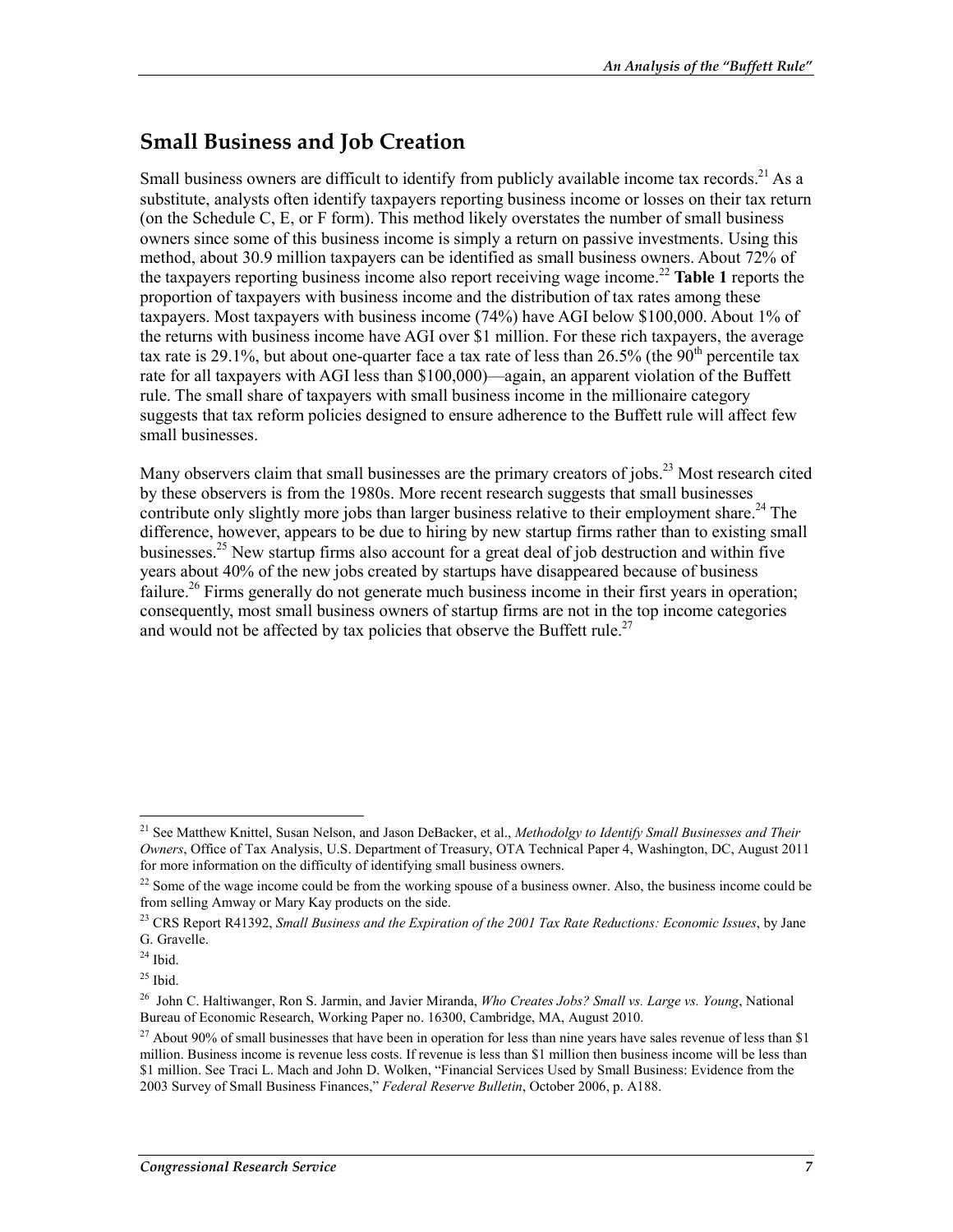|                             | Percent                                             | <b>Tax Rates</b> |                 |               |                 |
|-----------------------------|-----------------------------------------------------|------------------|-----------------|---------------|-----------------|
| <b>AGI</b><br>Category      | <b>Distribution of</b><br><b>Business</b><br>Owners | Mean             | 10th Percentile | <b>Median</b> | 90th Percentile |
| Less than<br>\$100,000      | 74.0                                                | 18.70            | 8.02            | 17.57         | 27.35           |
| \$100,00-"hi-<br>$inc$ "    | 18.9                                                | 23.91            | 16.29           | 24.81         | 29.84           |
| "hi-inc"-<br>\$350,000      | 2.9                                                 | 28.48            | 22.89           | 29.07         | 32.98           |
| \$350,000-<br>\$500,00      | 1.6                                                 | 29.95            | 24.73           | 30.22         | 33.26           |
| \$500,000-\$1<br>million    | 1.6                                                 | 29.91            | 24.45           | 29.94         | 33.56           |
| \$1 million-\$5<br>million  | 0.9                                                 | 30.27            | 24.06           | 30.82         | 34.88           |
| Greater than<br>\$5 million | 0.1                                                 | 29.05            | 23.25           | 29.46         | 35.37           |

#### **Table 1. Tax Rates of Business Owners by Adjusted Gross Income Category**  Taxpayers Reporting Business Income

**Source:** CRS analysis based on the 2006 SOI Public Use File (see Appendix for a description of the data).

**Notes:** "hi-inc"=\$200,000 for single taxpayers; \$250,000 for married taxpayers filing joint return; and \$125,000 for married taxpayers filing a separate return.

#### **Saving and Investment**

Tax reforms that satisfy the Buffett rule likely would include an increase in the tax rate on longterm capital gains and qualified dividends. Some argue that raising these tax rates will reduce saving and investment. National saving is made up of saving by the government (public saving) and by households and firms (private saving). Public saving is equal to the government's deficit or surplus—it is negative for a deficit and positive for a surplus. Increasing capital gains tax rates would likely increase public saving because it increases tax revenues without affecting outlays; this decreases a budget deficit or increases a budget surplus.<sup>28</sup>

Households save by investing in their own business or investing in stocks, bonds, and other financial instruments. Changing capital gains tax rates changes the after-tax rate of return on investments (for example, increasing the tax rate decreases the after-tax return). The change in the rate of return has two offsetting effects on saving. Decreasing the rate of return can decrease households' willingness to save (the substitution effect). But at the same time, the decreased return may induce households to save more to maintain their desired or target wealth level (the income effect). Consequently, the effect of capital gains taxes on private saving is likely to be small.

The traditional economic theory of saving, the life-cycle model, assumes that individuals make rational, far-sighted decisions. The preponderance of empirical evidence, however, does not

<sup>&</sup>lt;u>.</u> 28 See Jane G. Gravelle, "Can A Capital Gains Tax Cut Pay for Itself," *Tax Notes*, vol. 48 (July 9, 1990), pp. 209-219.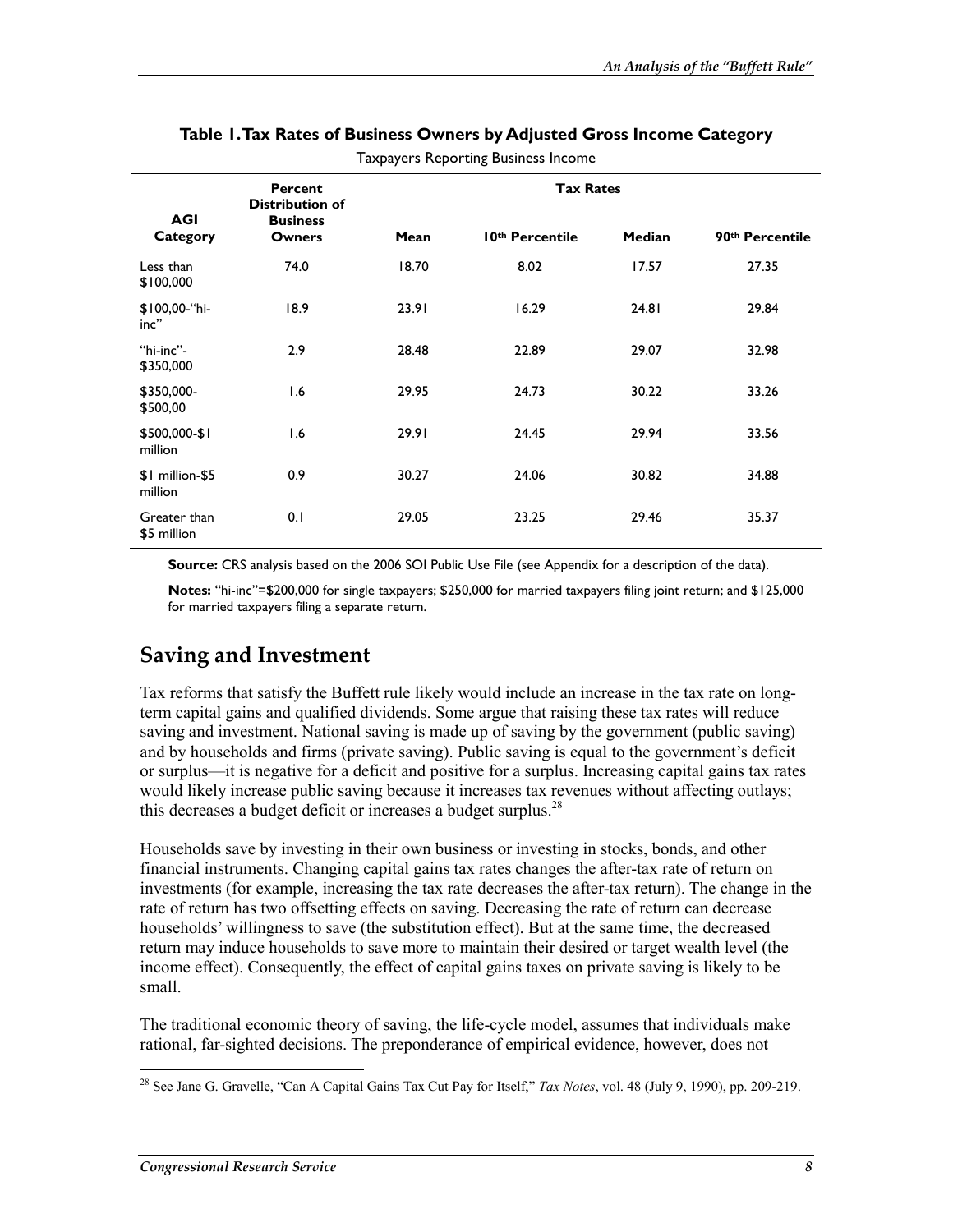support the life-cycle model.<sup>29</sup> Behavioral theories of saving emphasize the role of inertia, the lack of self-control, and the limit of human intellectual capabilities. To cope with the complexities involved in making saving decisions, individuals often use simple rules of thumb and develop target levels of wealth. Once their target level of wealth is obtained, many individuals suspend active saving.<sup>30</sup> Saving rates have fallen over the past 30 years while the capital gains tax rate has fallen from 28% in 1987 to 15% today  $(0\%$  for taxpayers in the 10% and 15% tax brackets). This suggests that changing capital gains tax rates have had little effect on private saving.

Some have argued that preferential capital gains tax rates would boost high risk investments such as in venture capital. Most venture capital, however, is supplied by pension funds, college endowments, foundations, and insurance companies—sources not associated with the capital gains tax. In 2003, only about 10% of investors in venture capital funds were individuals and  $5$ amilies.<sup>31</sup>

Capital gains tax rate increases appear to increase public saving and may have little or no effect on private saving. Consequently, capital gains tax increases likely have a positive overall impact on national saving and investment.

# **Concluding Remarks**

The Obama Administration has stated it will adopt the Buffett rule as one of its principles for tax reform. This rule basically follows from the well-known tax principles of vertical equity and ability to pay, which suggest that a tax system should at least be proportional (all taxpayers pay the same percentage of income in taxes) if not progressive (the tax rate increases with income). The results of this analysis show that the current U.S. tax system violates the Buffett rule in that a large proportion of millionaires pay a smaller percentage of their income in taxes than a significant proportion of moderate-income taxpayers. Tax reforms that are consistent with the Buffett rule would likely include raising tax rates on capital gains and dividends. For example, the President has proposed allowing the 2001 and 2003 Bush tax cuts expire for high-income taxpayers and taxing carried interests as ordinary income as one way to observe the Buffett rule. Research suggests that these reforms are unlikely to affect many small businesses or to deter saving and investment.

<sup>29</sup> For a discussion and citations to the literature see CRS Report RL33482, *Saving Incentives: What May Work, What May Not*, by Thomas L. Hungerford.

<sup>&</sup>lt;sup>30</sup> F. Thomas Juster, Joseph P. Lupton, James P. Smith, and Frank Stafford, "The Decline in Household Saving and the Wealth Effect," *Review of Economics and Statistics*, vol. 87, no. 4 (November 2005), pp. 20-27.

<sup>&</sup>lt;sup>31</sup> National Venture Capital Association, *Venture Impact*, 4<sup>th</sup> Edition, 2007, available at http://www.nvca.org/pdf/ NVCA\_VentureCapital07-2nd.pdf.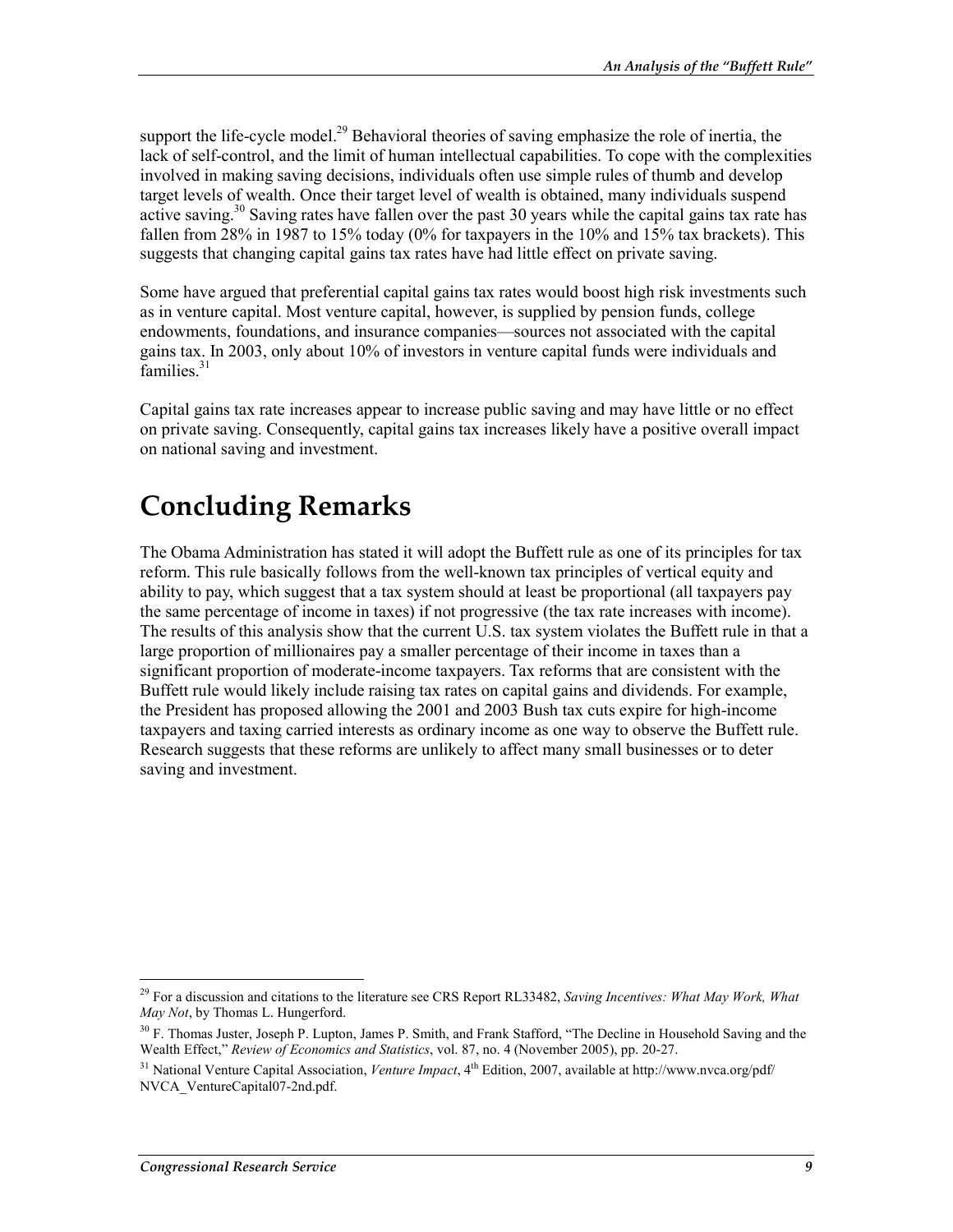# **Appendix. Data**

The source of data is the 2006 Internal Revenue Service (IRS) Statistics of Income (SOI) Public Use File. The Public Use File is a nationally representative sample of tax returns for the 2005 tax year. To protect the identity of individual taxpayers while preserving the character of the data, the IRS made changes to the data. Consequently, while reliable aggregate information can be obtained, individual taxpayer records in the data may or may not contain information from just one tax return. The unit of analysis is the tax return for a taxpayer, and IRS-provided sample weights are used throughout the analysis. The analysis sample contains information for 130,438 taxpayers (representing 122.7 million taxpayers).

Income was adjusted to 2010 values using the GDP personal consumption expenditure deflator. Tax liability was calculated using a tax module prepared by the author based on the 2010 form 1040 as well as other forms and schedules of the regular income tax and alternative minimum tax (AMT). Taxpayers with negative or zero adjusted gross income are omitted from the analysis. The refundable portion of tax credits were not considered in the analysis. This does not, however, affect the results of the analysis.

|                          |                          | Weighted      |         |  |
|--------------------------|--------------------------|---------------|---------|--|
| <b>AGI Category</b>      | <b>Unweighted Number</b> | <b>Number</b> | Percent |  |
| Less than $$100,000$     | 55,247                   | 104,441,369   | 85.13   |  |
| \$100,000-"hi-inc"       | 19.753                   | 14,911,280    | 12.15   |  |
| "hi-inc"-\$350,000       | 7.350                    | 1.587.809     | 1.29    |  |
| \$350,000-\$500,000      | 6,532                    | 718.425       | 0.59    |  |
| \$500,000-\$1 million    | 12.199                   | 644.724       | 0.53    |  |
| \$1 million-\$5 million  | 24.929                   | 336,237       | 0.27    |  |
| Greater than \$5 million | 4.428                    | 44.207        | 0.04    |  |
| All                      | 130.438                  | 122,684,051   | 100.00  |  |

#### **Table A-1. Number of Sample Observations**

**Source:** CRS analysis based on the 2006 SOI Public Use File.

**Notes:** "hi-inc"=\$200,000 for single taxpayers; \$250,000 for married taxpayers filing joint return; and \$125,000 for married taxpayers filing a separate return.